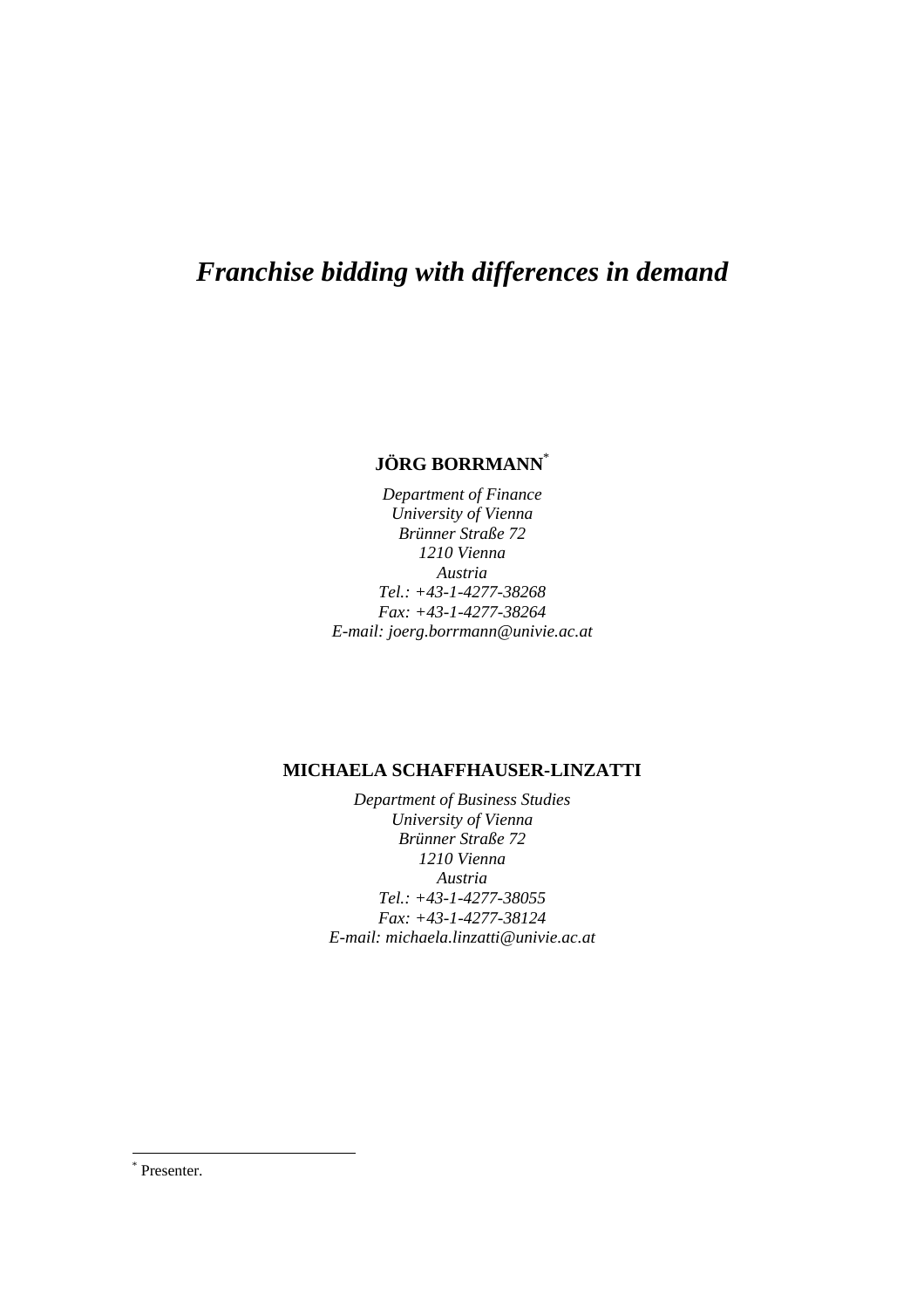### **Abstract**

Given a natural monopoly situation, Demsetz (1968) suggested that a monopoly franchise for the provision of a particular good could be awarded via competitive bidding as a substitute for traditional-style price regulation. This governance structure is referred to as franchise bidding. Despite the recent interest in franchise bidding, there have been no attempts in modelling a situation where there are differences in demand among potential suppliers due to reputational effects. We show that franchise bidding may, in this case, lead to inefficient results in the following sense. If the bidder with the lowest bid were barred from the auction, total surplus might increase, even under economies of scale. However, given the assumptions of economies of scale, non-crossing demand, and identical cost functions of the bidders, it is secured that total surplus would fall, if the bidder with the lowest bid were barred from the auction.

*Keywords*: Demsetz auction, Differences in demand, Franchise bidding, Reputation

*JEL classification*: L51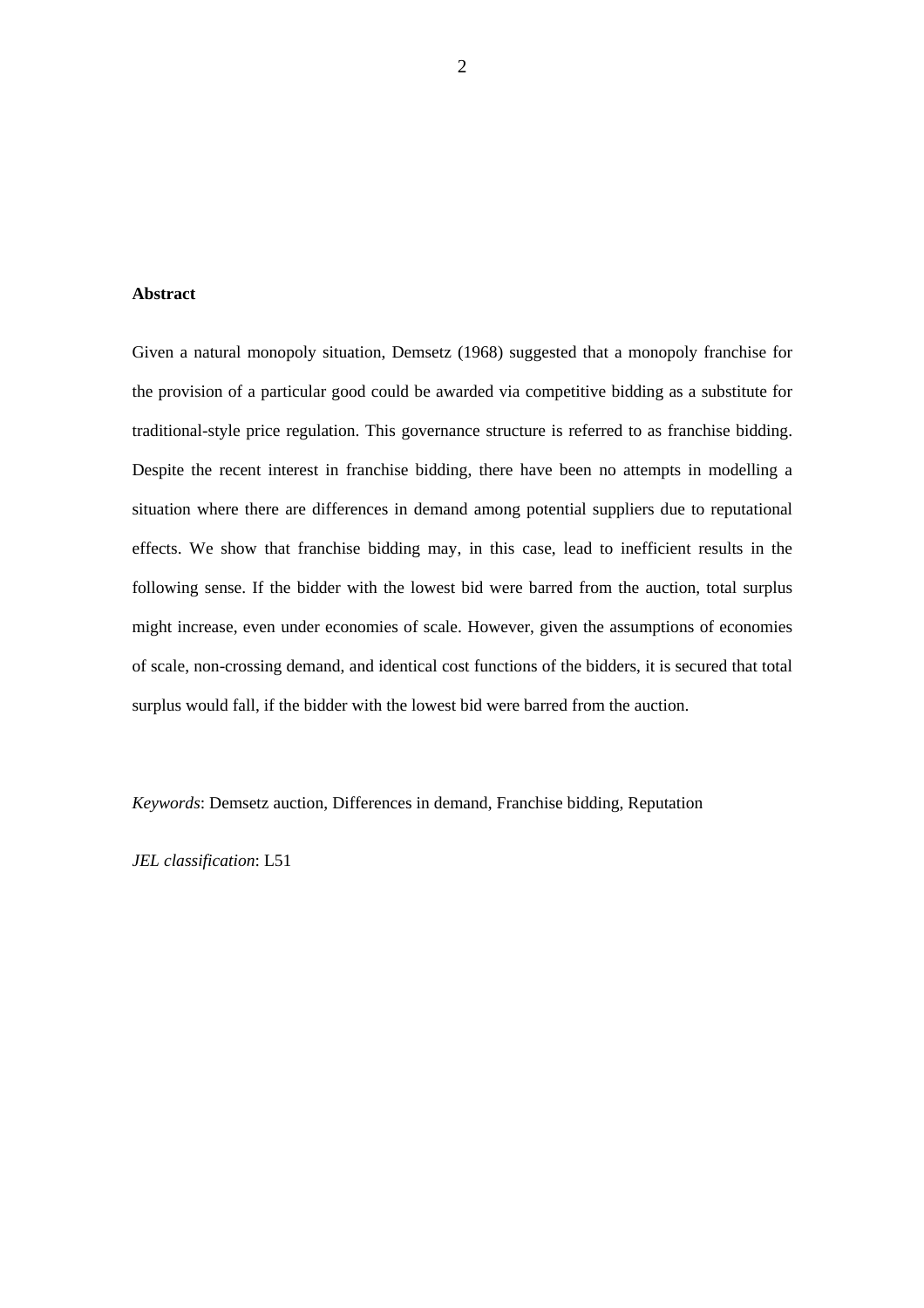#### **I. Introduction**

 $\overline{a}$ 

Given conditions of a natural monopoly, Demsetz (1968) suggested that the government could award a monopoly franchise for the provision of a particular good to a single firm as a substitute for regulation. The franchise is awarded via competitive bidding. The firms willing to provide the good submit bids that take the form of the proposed price which they would charge, in case they are awarded the franchise. The firm offering the lowest price wins the auction. This governance structure is referred to as *franchise bidding*.

Suppose the market demand function as well as the cost functions of all potential suppliers are static, and sufficient competition at the bidding stage is present. Assume that every bidder knows both the market demand function as well as his own cost function. Then, the cost functions of the most efficient bidders are very similar, which implies approximately zero profits for the winning bidder. Thus, franchise bidding leads to the selection of (one of) the supplier(s) generating the highest total surplus (the sum of profits and consumer surplus) among all bidders.<sup>[1](#page-2-0)</sup> If this bidder, i.e. the bidder with (one of) the lowest bid(s), would have been barred from the auction, total surplus would not have risen.

Despite the recent interest in franchise bidding, there have been no attempts in modelling a situation where there are differences in demand among potential suppliers due to reputational effects. We show that franchise bidding may, in this case, lead to inefficient results. If the bidder with the lowest bid were barred from the auction, total surplus might increase, even under economies of scale. However, given the assumptions of economies of scale, non-crossing demand, and identical cost functions of the bidders, it is secured that total surplus would fall, if the bidder with the lowest bid were barred from the auction.

<span id="page-2-0"></span><sup>1</sup> For an overview of the efficiency properties of franchise bidding, see, e.g., Viscusi et al. (2000).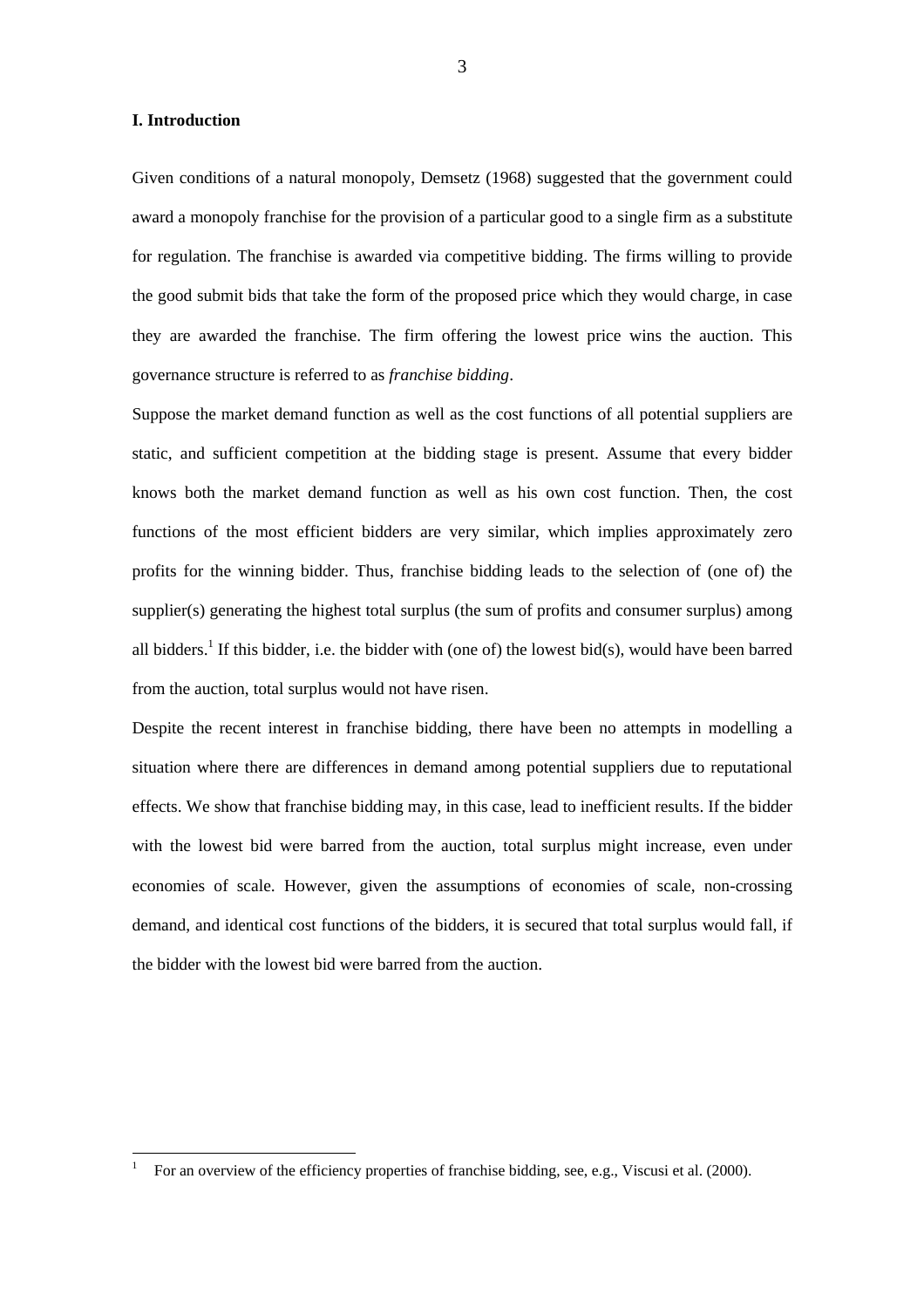#### **II. The Model**

#### *Auction design*

An exactly defined monopoly franchise for the provision of a particular good is awarded via competitive bidding in a sealed-bid auction without a reserve price. The monopoly franchise is awarded to the firm bidding the lowest price. In the event of a tie, only one of the lowest bidders is chosen by a predetermined allocative mechanism, e.g. a lottery. The winning bidder has to supply the total quantity demanded of the good in the contractual period at the price offered by (one of) the bidder(s) with the second-lowest price(s).<sup>[2](#page-3-0)</sup>

## *Bidders*

There are  $n \ge 3$  firms,  $i = 1,...,n$ , bidding for the franchise for a certain contractual period. Denote the firm that offers the lowest price "1", the firm that offers the second-lowest price "2", etc. Their corresponding bid prices are  $b_i = b_1, ..., b_n$ ;  $b_i \in \mathbb{R}_0^+$ . The cost functions of the firms are labelled  $C_1(\cdot), \ldots, C_n(\cdot)$ . Each  $C_i(\cdot)$  is a function of  $q \in \mathfrak{R}^+$ , which is the quantity demanded in the contractual period, is differentiable  $\forall q \in \mathbb{R}^+$ , and exhibits economies of scale.<sup>[3](#page-3-1)</sup> The inverse demand functions,  $p_i(\cdot)$ , of the firms, *i*, differ. Each  $p_i(\cdot)$  is a function of *q* and is differentiable  $\forall q \in \mathbb{R}^+$  with  $p_i(q) \geq 0$ ;  $dp_i(q)/dq < 0$ . For every  $p_i(\cdot)$ , there are exactly two  $q \in \mathbb{R}^+$  with  $p_i(q) = C_i(q)/q$ . All firms, *i*, are perfectly informed about their own cost functions,  $C_i(\cdot)$ , and their own inverse demand functions,  $p_i(\cdot)$ , in the relevant range of demand. They maximise profits when bidding and assume that they have at least one noncolluding competitor at the bidding stage. Production at the quantity  $q_i(b_{i+1})$  always yields nonnegative profits. None of the firms is financially constrained.

<span id="page-3-0"></span> $\frac{1}{2}$ We choose a second-price auction in order to exclude strategic behaviour.

<span id="page-3-1"></span><sup>3</sup> The concept of (cost) economies of scale is described in Baumol et. al. (1988).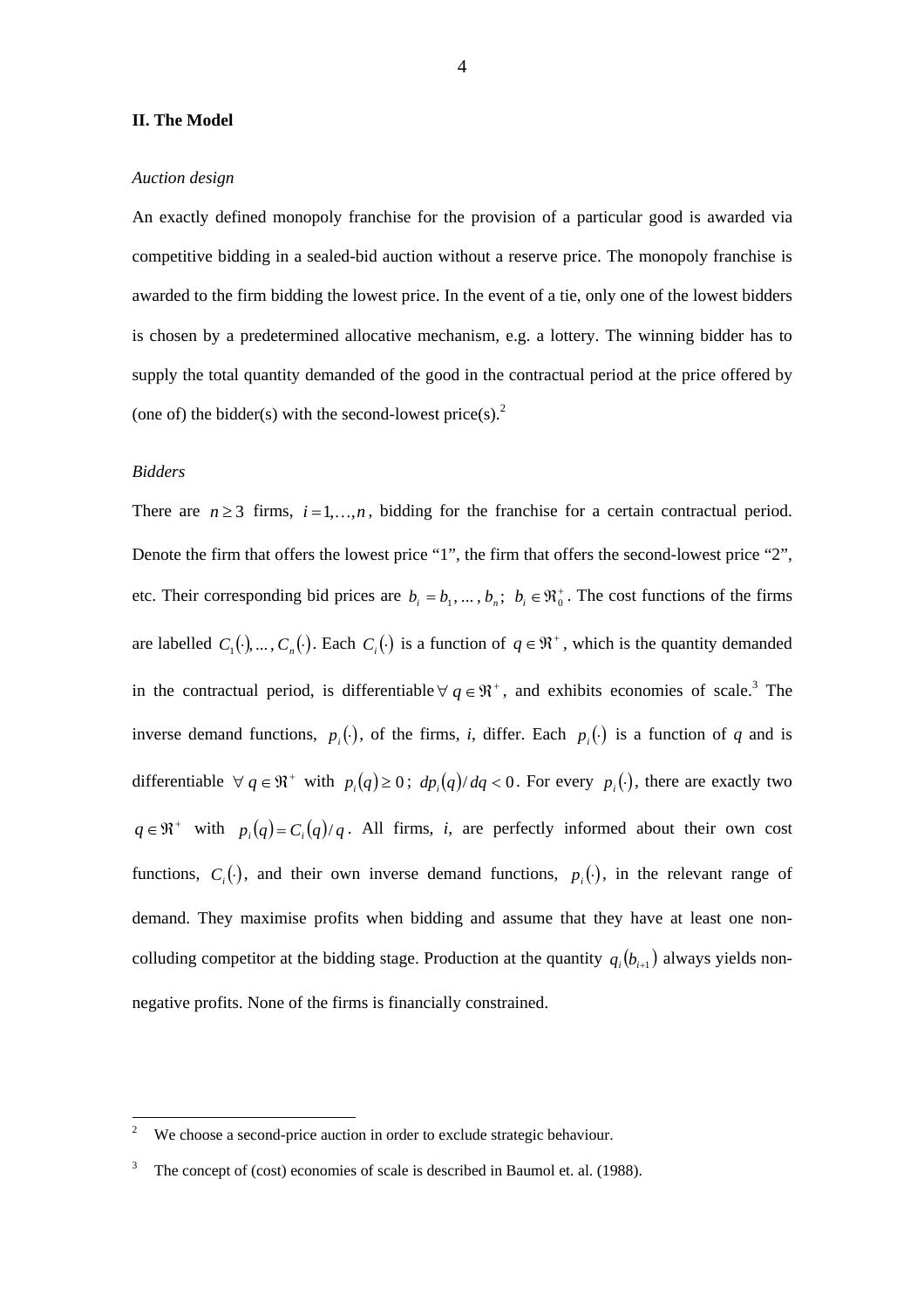**Proposition 1.** *If the bidder with the lowest bid were barred from the auction, total surplus might rise.* 

**Proof.** We give a numerical example which demonstrates that Proposition 1 holds. We assume that cost functions,  $C_i(\cdot)$ , are identical. Thus, they can be denoted  $C(\cdot)$ . They can be described as

$$
C(q) = 100 + 4q \tag{1}
$$

The inverse demand functions of the bidder with the lowest bid, the bidder with the secondlowest bid, and the bidder with the third-lowest bid are given by  $p_1(\cdot)$ ,  $p_2(\cdot)$ , and  $p_3(\cdot)$ :

$$
p_1(q) = 54.5 - 0.25q
$$
,  $p_2(q) = 94.6 - 0.6q$ , and  $p_3(q) = 105 - q$ . (2)

The corresponding demand functions of the bidder with the lowest bid, the bidder with the second-lowest bid, and the bidder with the third-lowest bid, i.e.  $q_1(\cdot)$ ,  $q_2(\cdot)$ , and  $q_3(\cdot)$ , can be described as:

$$
q_1(p) = 218 - 4p
$$
,  $q_2(p) = 157.7 - 1.6p$ , and  $q_3(p) = 105 - p$ . (3)

It is a well-known standard result of auction theory that truth-telling is a dominant strategy for a bidder in a private values second-price auction (e.g., Wolfstetter, 1999).<sup>4</sup> Therefore, the bid prices of firm 1, firm 2, and firm 3 are their respective average cost prices:<sup>5</sup>

$$
b_1 = 4.5, b_2 = 4.\overline{6}, \text{ and } b_3 = 5. \tag{4}
$$

The firm with the lowest bid, i.e. firm 1, is awarded the franchise, and the price it must set is  $b_2$ . If firm 1 were barred from the auction, and firm 2 was awarded the franchise, firm 2 would have to set the price  $b_3$ .

<span id="page-4-0"></span> $\overline{4}$ Even if the private values assumption is violated, auction models have shown in a variety of circumstances that a bidder's best response to rivals' strategies is to submit a bid at which she is indifferent between winning and losing (e.g., Milgrom, 1981; Levin and Harstad, 1986; Bikhchandani and Riley, 1991; Crew and Harstad, 1992).

<span id="page-4-1"></span><sup>5</sup> Strictly speaking, there are two average cost prices for each of the inverse demand functions. Of course, only the lower one of these is relevant.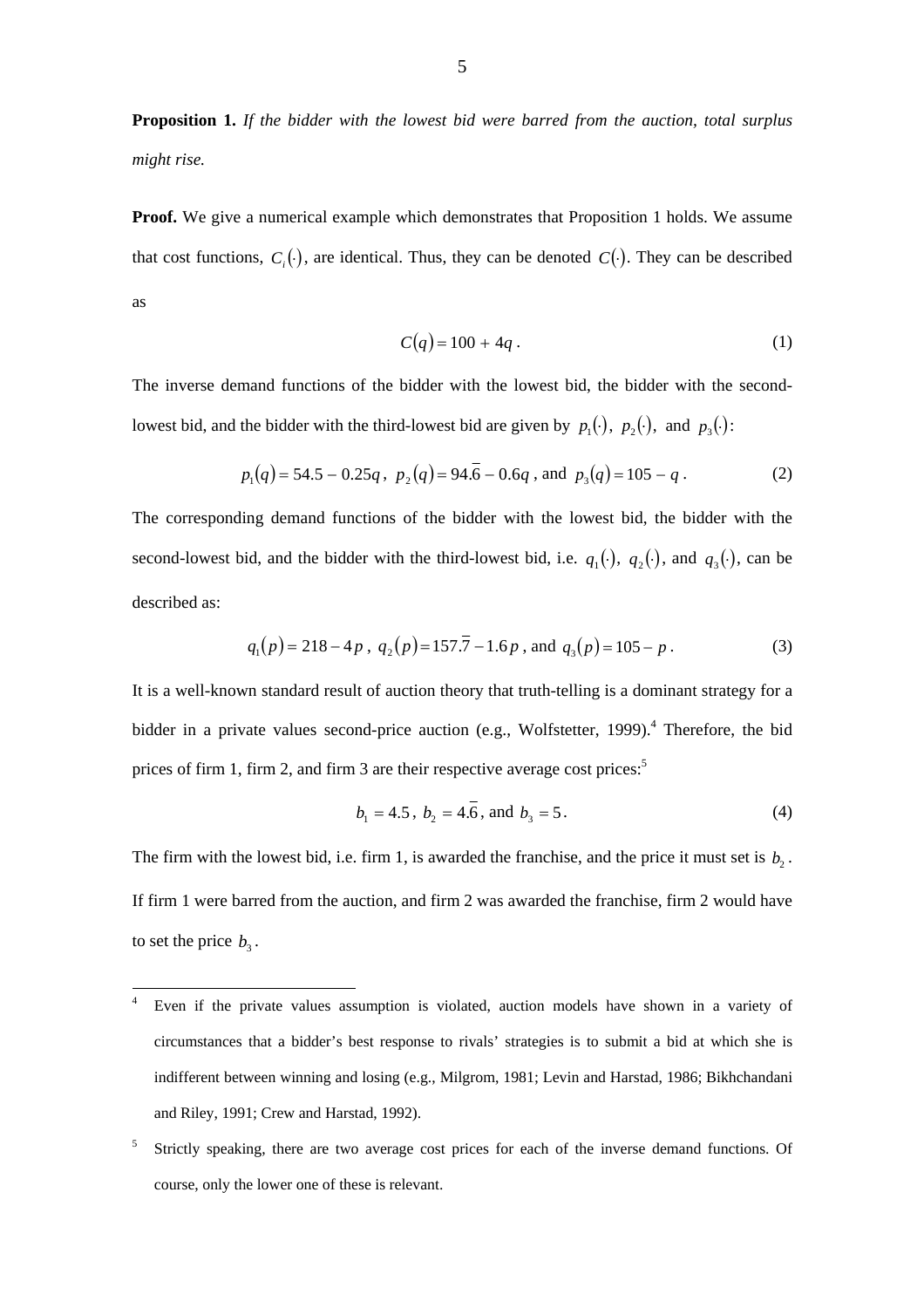If all bidders may take part in the auction, the firm with the lowest bid, i.e. firm 1, is selected. It generates a total surplus,  $TS_1(\cdot)$ , in the market of:

$$
TS_1(b_2) = \int_{0}^{q_1(b_2)} p_1(q) dq - C(q_1(b_2)) \approx 4999.61.
$$
 (5)

If firm 1 were barred from the auction, and firm 2 was awarded the franchise, it would generate a total surplus,  $TS_2(.)$ , in the market of:

$$
TS_2(b_3) = \int_{0}^{q_2(b_3)} p_2(q) dq - C(q_2(b_3)) \approx 6749.54.
$$
 (6)

Since  $TS_1(b_2) < TS_2(b_3)$ , it is obvious that total surplus would rise, if firm 1, i.e. the firm with the lowest bid, were barred from the auction, which concludes the proof.  $\Box$ 

Sometimes the bidders' demand curves do not intersect in the relevant range of demand, i.e. demand is non-crossing. In general, this is quite unlikely to be the case. However, it may happen, if the number of bidders is small and the differences in demand between bidders are significant. Differences in demand between bidders may be significant, if there is a huge difference between bidders, as far as reputational effects are concerned.

**Definition.** Demand is called *non-crossing*, if  $p_1(q) > p_2(q) > ... > p_n(q) \forall q \in \mathbb{R}^+$  with  $p_i(q) \geq 0$ .

**Proposition 2.** *If cost functions are identical and demand is non-crossing, total surplus would fall, if the bidder with the lowest bid were barred from the auction.* 

**Proof.** Because cost functions,  $C_i(\cdot)$ , are identical, they can be denoted  $C(\cdot)$ . Since all inverse demand functions,  $p_i(\cdot)$ , are differentiable  $\forall q \in \mathbb{R}^+$  with  $p_i(q) \geq 0$ , all  $p_i(\cdot)$ ,  $i \neq n$ , are Riemann integrable on the interval  $[0, q_i(b_{i+1})]$ , and  $[p_i(q)]$  $(b_{i+1})$  $\int^{\nu_{i+1}}$ 0  $q_i (b_i$  $p_i(q) dq$  always exists.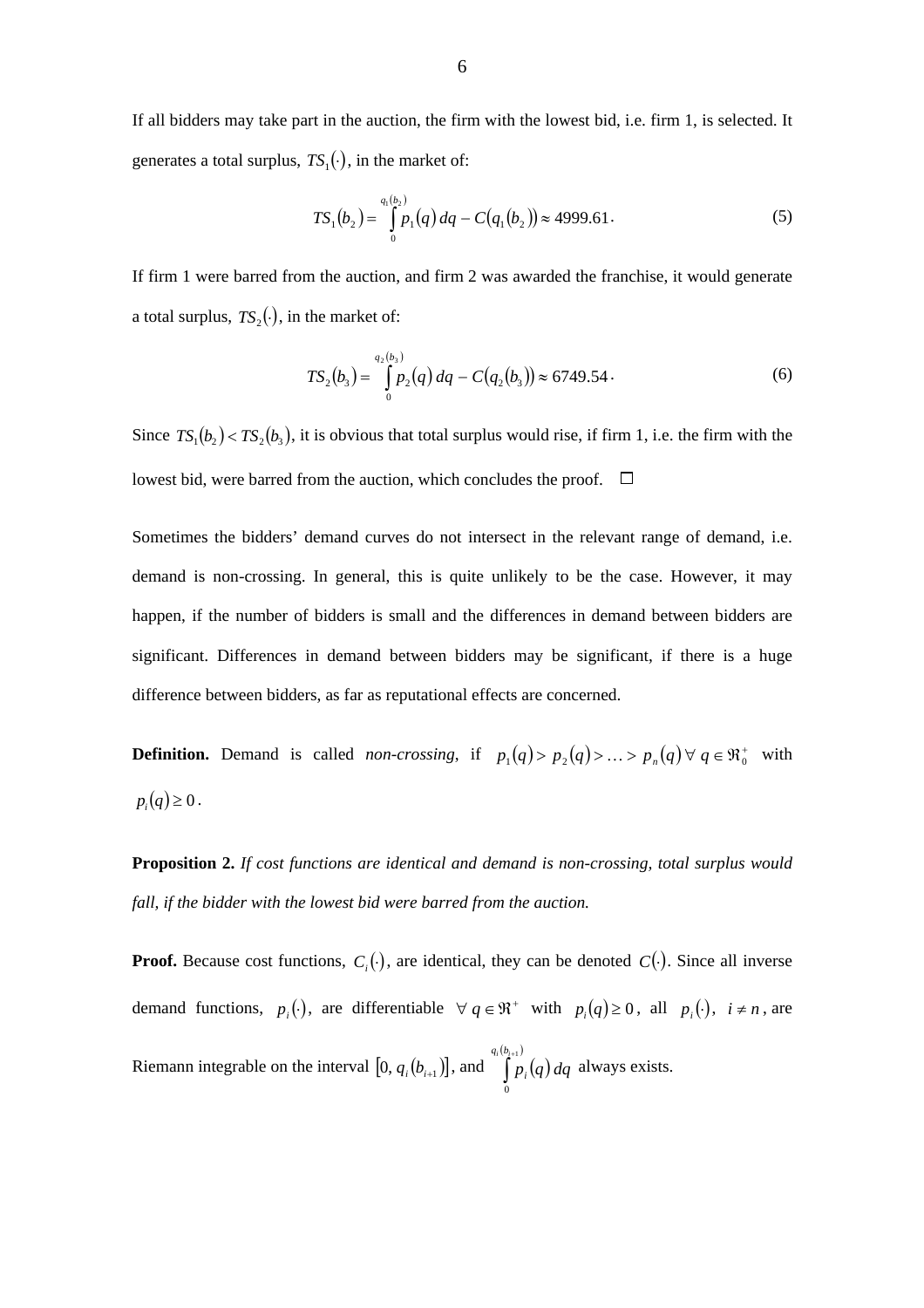$$
TS_i(b_{i+1}) = \int_0^{q_i(b_{i+1})} p_i(q) dq - C(q_i(b_{i+1})) = \int_0^{q_i(b_{i+1})} \left( p_i(q) - \frac{dC(q)}{dq} \right) dq - F \quad \forall \ i \neq n,
$$
 (7)

where  $F \geq 0$  are fixed costs.

Demand is non-crossing. Since the identical cost functions of the bidders exhibit economies of scale, marginal costs are always below average costs. Therefore, the following relationship holds:

$$
\int_{0}^{q_1(b_2)} \left( p_1(q) - \frac{dC(q)}{dq} \right) dq > \int_{0}^{q_2(b_3)} \left( p_2(q) - \frac{dC(q)}{dq} \right) dq > ... > \int_{0}^{q_{n-1}(b_n)} \left( p_{n-1}(q) - \frac{dC(q)}{dq} \right) dq. (8)
$$

As fixed costs, *F*, are identical for all bidders,

$$
TS_1(b_2) > TS_2(b_3) > ... > TS_{n-1}(b_n).
$$
 (9)

By assumption, production at the quantity  $q_i ( b_{i+1} )$  always yields non-negative profits. Thus, there is no involuntary production.

Firm *n* cannot be barred from the auction, since it is the bidder with the highest bid, which concludes the proof.  $\square$ 

#### **III. Conclusions**

In this paper, we showed that franchise bidding may lead to an inefficient choice of supplier in the following sense. If the bidder with the lowest bid were barred from the auction, total surplus might rise, in case there are differences in demand between bidders, even if the (identical) cost functions exhibit economies of scale.

Nevertheless, given the assumptions of economies of scale, non-crossing demand, and identical cost functions of the bidders, it is secured that total surplus would fall, if the bidder with the lowest bid were barred from the auction. In this situation, the adequate choice of supplier is secured despite of differences in demand.

At first sight, it seems adequate to change the selection criterion because of the potential inefficiency. Instead of choosing the firm with the lowest bid, one could generally select the firm generating the highest total surplus. However, an auctioneer usually does not know the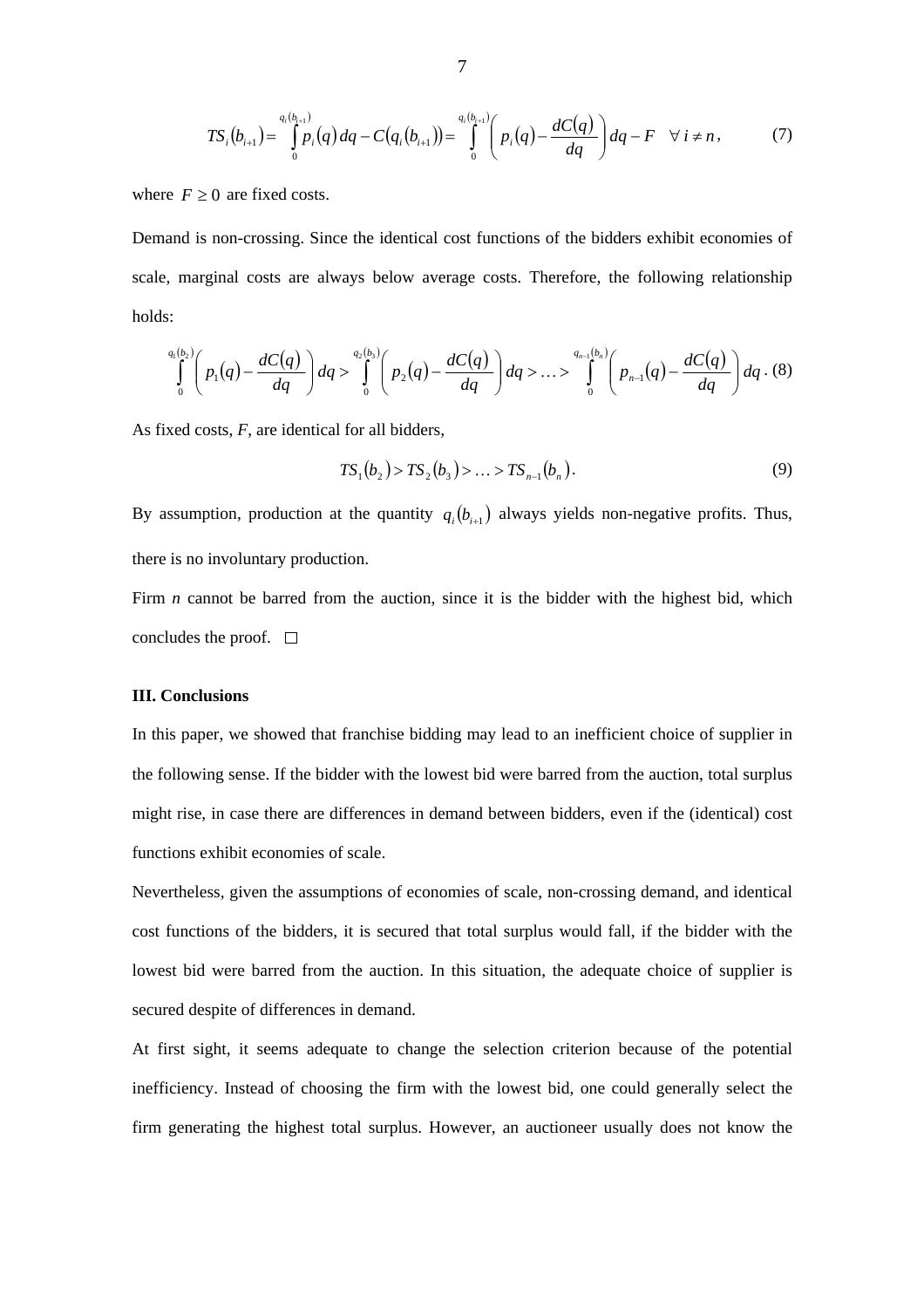(inverse) demand functions of the bidders. Thus, this selection criterion cannot be used in practice, and the inefficiency problem described in this paper remains unsolved.

What are the consequences for governments who increasingly contract out public services? As long as no significant differences in demand between bidders can be expected, the inefficiency problem cannot occur. However, if differences in demand can be expected, our results have implications for the application of franchise bidding. In this case, the government cannot be sure whether franchise bidding leads to the desired outcome or not. Thus, the case for franchise bidding is weakened, if differences in demand between bidders can be expected and the sufficient conditions of Proposition 2 (economies of scale, identical cost functions and noncrossing demand) cannot be expected to hold.

Thus, one might try to look for alternative ways of supplier choice. Unfortunately, it is unsure whether this search will be successful or not, since our results do not imply that there is some other practical method to select the welfare-maximising supplier, e.g. an administrative process, which is superior to franchise bidding.

#### **References**

Baumol, W.J., J.C. Panzar, and R.D. Willig (1988), *Contestable Markets and the Theory of Industry Structure*, 2<sup>nd</sup> ed., Harcourt Brace Jovanovich, New York.

Bikhchandani, S. and J.G. Riley (1991), Equilibria in open common value auctions, *Journal of Economic Theory*, **53**, 101-130.

Crew, M.A. and R.M. Harstad (1992), Franchise bidding with Vickrey auctions: How to regulate utilities?, in *Economic Innovations in Public Utility Regulation* (Ed.) M.A. Crew, Kluwer Academic Publishers, Boston, Dordrecht, and London, pp. 117-130.

Demsetz, H. (1968), Why regulate utilities?, *Journal of Law and Economics*, **11**, 55-65.

Levin, D. and R.M. Harstad (1986), Symmetric bidding in second-price common-value auctions, *Economics Letters*, **20**, 315-319.